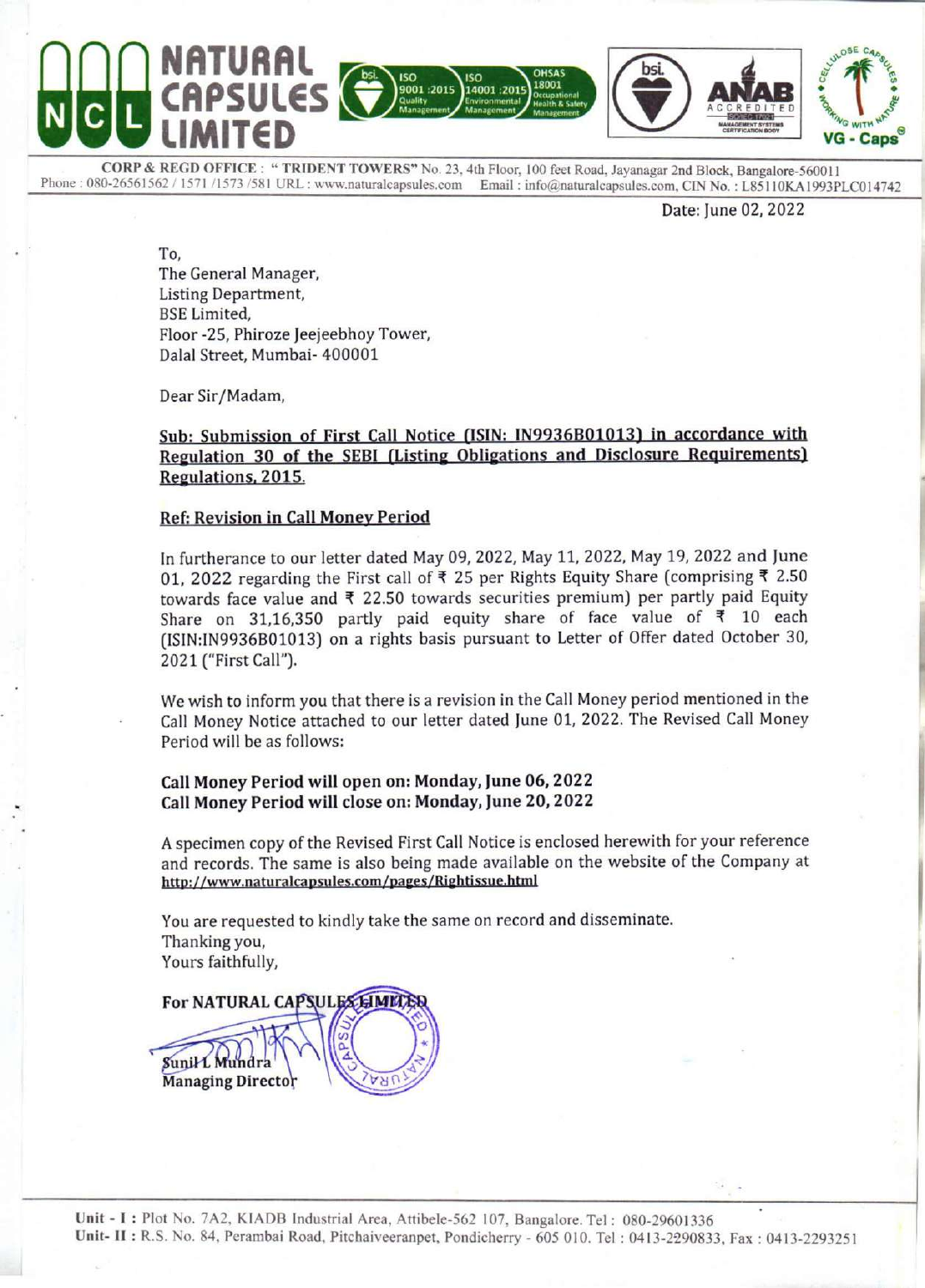

NATURAL CAPSULES LIMITED

Registered Office: Trident Tower, 3rd Floor, No. 23, 100 Ft Road, Jaynagar II Block, Bangalore, Karnataka 560011 Tel: 080-2667 1571;E-mail: company.sec@naturalcapsules.com; Website: www.naturalcapsules.com Contact Person: Mrs. Shilpa Burman, Company Secretary and Compliance Officer Corporate Identification Number: L85110KA1993PLC014742

# FIRST CALL NOTICE TO THE HOLDERS OF PARTLY PAID-UP EQUITY SHARES

## REVISION IN CALL MONEY PERIOD

Date: . . . . . . . . . . . . . . . -2022 DP CLID FOLIO: [FOLIO]

Name: [NAME]

Re: First Call Money of Rs. 25/- per Share Call Money Period will open on: Monday, June 06, 2022 Dear Shareholder, Call Money Period will close on: Monday, June 20, 2022

SUB : Notice for payment of first call on partly paid-up equity shares issued by Natural Capsules Ltd (the "Company" ) on rights basis, pursuant to the letter of offer dated October 30, 2021 ("Letter of Offer" or "LOF")

- 1. In terms of the LOF, the Company had issued and allotted 31,16,350 partly paid-up equity shares of a face value of  $\bar{\tau}$  10 each ("Rights Equity Shares") for cash at a price of  $\bar{\tau}$  100/- per Rights Equity Share (including securities premium of ¥ 90/- per Rights Equity Share) on rights basis to the eligible equity shareholders of the Company.
- 2. An amount of  $\bar{\tau}$  25 per Rights Equity Share (comprising  $\bar{\tau}$  2.50 towards face value and  $\bar{\tau}$  22.50 towards securities premium) was paid on application and balance monies was payable in one or more subsequent call(s).
- 3. The Board of Directors of the Company at its meeting held on May 09, 2022 made the following First call on the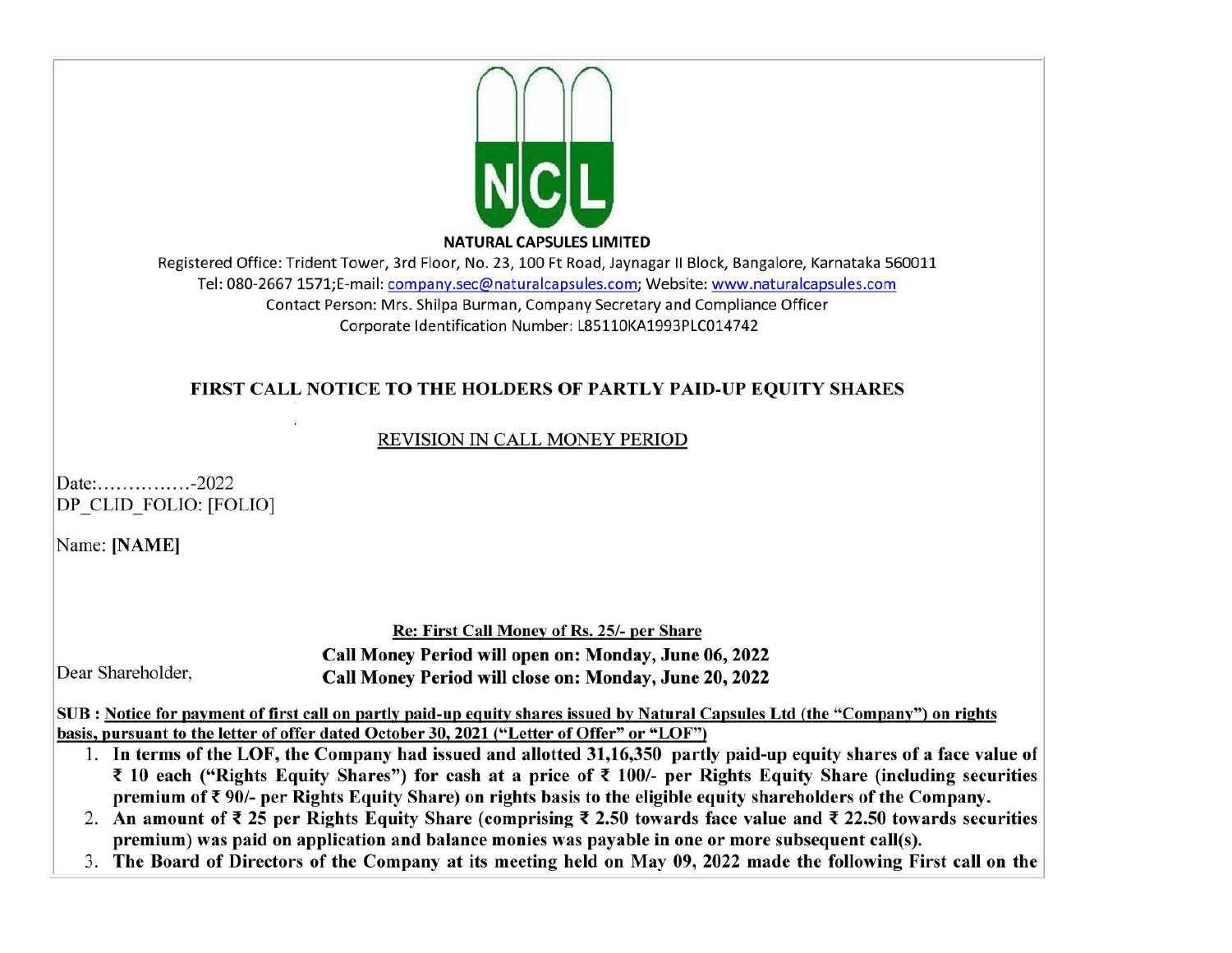Rights Equity Shares:

- 4. First call of  $\bar{\tau}$  25 per Rights Equity Share (comprising  $\bar{\tau}$  2.50 towards face value and  $\bar{\tau}$  22.50 towards securities premium), payable from June 06, 2022 to June 20, 2022, both days inclusive ("First Call");
- The Company has fixed May 25, 2022 as the record date ("Call Record Date") for the purpose of determining the holders of the partly paid-up equity shares ("Eligible Shareholders") to whom the notice for the First Call (the "First Call Notice") will be sent. Accordingly, the First Call Notice is hereby given to you to pay the First Call as per the details provided below:

| The Company has fixed May 25, 2022 as the record date ("Call Record Date") for the purpose of determin<br>holders of the partly paid-up equity shares ("Eligible Shareholders") to whom the notice for the First C<br>"First Call Notice") will be sent. Accordingly, the First Call Notice is hereby given to you to pay the First Cal<br>the details provided below: |                                                                                              |                                                         |  |
|------------------------------------------------------------------------------------------------------------------------------------------------------------------------------------------------------------------------------------------------------------------------------------------------------------------------------------------------------------------------|----------------------------------------------------------------------------------------------|---------------------------------------------------------|--|
| No. of partly paid-up equity shares held as<br>of Call Record Date, i.e., May 25, 2022                                                                                                                                                                                                                                                                                 | Amount due and payable $\omega \ge 25$ per<br>Rights Equity Share ( $\bar{\tau}$ in figures) | First Call payment period                               |  |
|                                                                                                                                                                                                                                                                                                                                                                        |                                                                                              | June 06, 2022 to June 20, 2022<br>(both days inclusive) |  |

- The First Call payment can be made by you by opting any one of following modes, namely, (a) Online ASBA, (b) Physical ASBA, (c) 3-in-1 type account, (d) R-WAP portal https://rights.cameoindia.com/ncl/callmoney and (e) Deposit of cheques / demand drafts with the 'Collection Centers' of the Escrow Collection Bank. Please read instructions given along with this First Call Notice before making payment of the First Call.
- 2. Please note that the trading of the  $\bar{\tau}$  2.50 partly paid-up equity shares of the Company (ISIN: IN9936B01013) is suspended on the Stock Exchanges with effect from May 24, 2022 on account of the First Call. Trading of the  $\bar{\tau}$  5.00 partly paid-up equity shares of the Company ("NCL Rs.5 partly paid up Equity Shares") under the new ISIN to be obtained is expected to commence within a period of 2 weeks from the last date for making the payment of First Call, i.e., within 2 weeks from June 20, 2022. ow Conection Bank. Field<br>irst Call.<br>In May 24, 2022 on accourance of the<br>("NCL Rs.5 partly paid<br>1 a period of 2 weeks fr<br>22.<br>we:<br>for delay in payment of<br>ayable to you, all sums of<br>artly paid-up equity shald by you, includi
- Please also note the consequences of failure to pay First Call, given below:
	- $\circ$  Interest @ 8.00 % (Eight per cent only) p.a. will be payable for delay in payment of First Call beyond Monday June 20, 2022 till the actual date of payment;
	- o The Company shall be entitled to deduct from any dividend payable to you, all sums of money outstanding on account of calls and interest due thereon in relation to the partly paid-up equity shares of the Company; and
	- The partly paid-up equity shares of the Company currently held by you, including the amount already paid thereon are liable to be forfeited in accordance with the Articles of Association of the Company and the LOF.  $\frac{1}{2}$ , 2022 till the entit<br>shall be entit<br>alls and inte<br>l-up equity s<br>ble to be for<br>e along with<br>www.natural
- The First Call Notice along with the instructions, ASBA Form and Payment Slip are also available on the Company's website at www.naturalcapsules.com
- 5. Please refer to the FAQs available on the website of the Company: www.naturalcapsules.com. You may also seek clarifications on any query related to the payment of First Call on the helpline number +91 044 4002 0700/ 0710/ 0706 / 0741 (operational from Monday to Friday between 10 AM and 5 PM)
- . Given below is the link and by clicking / typing the same, you can view/download/print ASBA Form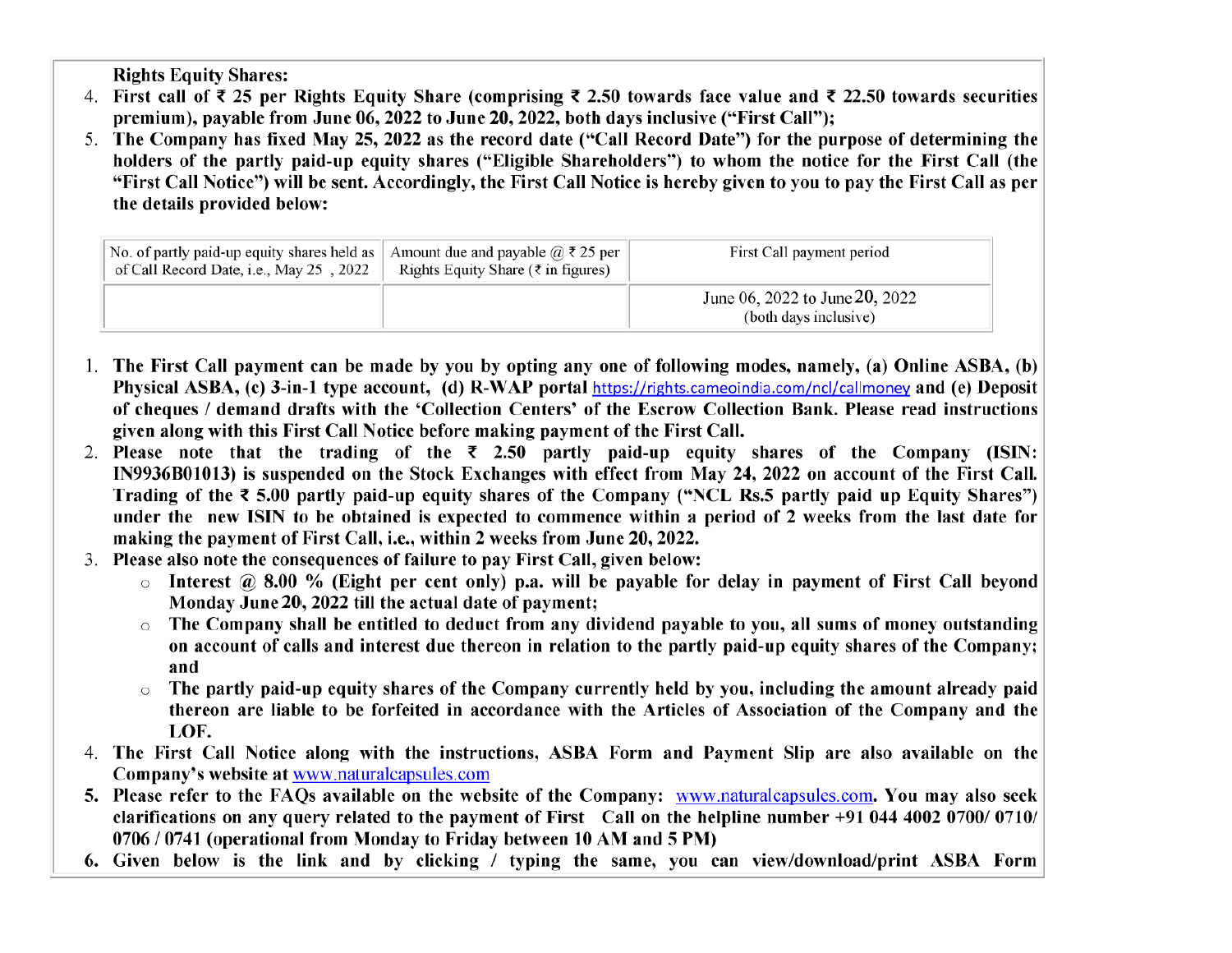http://www.naturalcapsules.com/pages/Rightissue.html; (in case you wish to make payment of First Call using Physical ASBA) / e-Challan/ Payment Slip (in case you wish to make payment of the First Call using Cheque / Demand Draft). http://www.naturalcapsules.

## For NATURAL CAPSULES LIMITED

Sd/- Mrs. Shilpa Burman Company Secretary and Compliance Officer

## Encl.: ASBA Form

Instructions

## 1. PAYMENT INSTRUCTIONS

- e Cash payments shall not be accepted.
- e Eligible Shareholders are advised to make payment in full of the First Call. If the amount paid is less than the First Call due, such amount will be adjusted  $@ \t3$  25 per partly paid-up equity share and the balance money which cannot be adjusted for a whole share will be refunded. Such Eligible Shareholder will be deemed "in arrears of payment of First Call" to the extent of partly paid-up equity shares on which the First Call remains unpaid and the consequences of failure to pay the First Call would apply to him.

For example - If an Eligible Shareholder holds 100 partly paid-up equity shares, the aggregate amount payable by him towards the First Call will be  $\bar{\tau}$  2500. If he makes a payment of only  $\bar{\tau}$  1250, the amount paid by him will be adjusted against 50 NCL Partly paid up Shares and the consequence of failure to pay the First Call on the balance 50 partly paid-up equity shares shall apply.

- e The Company and the RTA are entitled to rely on the self-certification of the transaction by the Eligible Shareholder. Payments made using third party bank accounts will be rejected.
- e Excess amount paid by an Eligible Shareholder or any amount paid by a person who 1s not an Eligible Shareholder, will be refunded / unblocked (in case of ASBA applications).

## 2. PAYMENT MODES

Eligible Shareholders may pay the First Call through:

Online ASBA: by visiting the website of the SCSBs offering the online ASBA facility, to block the monies payable towards the First Call in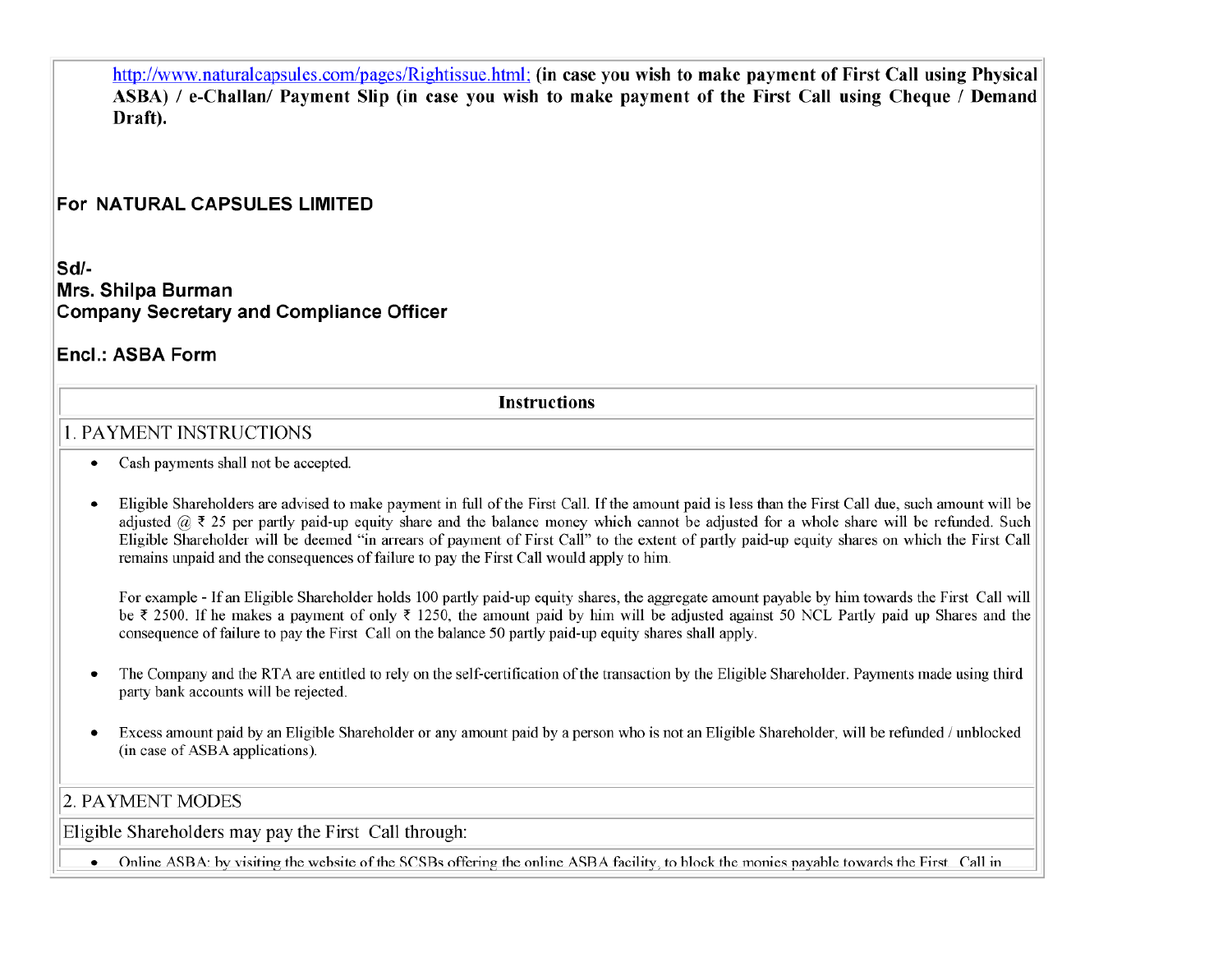their respective bank accounts maintained with such SCSB;

e Physical ASBA: by submitting the duly filled up ASBA Form (enclosed as Annexure 1) at the designated branch of the SCSB, to block the monies payable towards the First Call in their respective bank accounts maintained with such SCSBs;

Please visit https://www.sebi.gov.in/sebiweb/other/OtherAction.do?doRecognisedF pi=yes&intmId=35 to refer to the list of existing SCSBs (for points (a) and (b) above).

- Payment through 3-in-1 account: Eligible Shareholders may make the payment of First Call through the facility of linked online trading-dematbank account (3-in-1 type accounts), provided by some of the registered brokers. Please check with your respective broker for availability of the 3-in-1 type account facility. The Company or the RTA will not be responsible for non-availability of this payment mode to the Eligible Shareholders from their respective brokers;
- e R-WAP portal: In accordance with SEBI circular bearing reference number SEBJ/HO/CFD/DIL2/CIR/P/2020/78 dated May 6, 2020, read with SEBI circulars bearing reference numbers SEBI/HO/CFD/DIL1/CIR/P/2020/136 dated July 24, 2020, SEBI/HO/CFD/DIL1/CIR/P/2021/13 dated January 19, 2021, SEBI/HO/CFD/DIL2/CIR/P/2021/552 dated April 22, 2021 and SEBI Circular SEBI/HO/CFD/DIL2/CIR/P/2021/633 dated October 1, 2021 (the "SEBI Relaxation Circulars"), Resident Eligible Shareholders may pay the First Call electronically through the R-WAP portal: https://rights.cameoindia.com/ncl/callmoney . Payment may be made through net banking or UPI. Do note that R-WAP is only an additional option and not a replacement of ASBA and R-WAP facility should be utilized only in the event that shareholders are not able to utilize the ASBA facility for making the payment despite their best efforts. The Company and the RTA shall not be responsible if the application is not successfully submitted or if it is rejected during the process while using the R-WAP facility. For more information, please see section below on "R-WAP PORTAL (ADDITIONAL INSTRUCTIONS)";

NON-RESIDENT ELIGIBLE SHAREHOLDERS CANNOT APPLY THROUGH THE R-WAP PORTAL.

e Payment through cheque / demand draft: Eligible Shareholders may pay by submitting the duly filled up Payment Slip (enclosed as Annexure 2) along with their cheque or demand draft at any of the 'Collection Centers' of the escrow collection banks mentioned in the Payment Slip on or before June 20, 2022. Cheque or demand draft are to be drawn in the favour of:

| Resident shareholders     | NCL – ALLOTMENT ACCOUNT-FIRST CALL |
|---------------------------|------------------------------------|
| Non-Resident shareholders | NCL – ALLOTMENT ACCOUNT-FIRST CALL |

## 3. R-WAP PORTAL (ADDITIONAL INSTRUCTIONS)

\*The facility to make payment of the First Call through R-WAP portal is available for Resident Eligible Shareholders only;

¢ Ensure that the details of the correct bank account have been provided while making payment along with the online application;

¢ Ensure that sufficient funds are available in the bank account through which payment is made;

¢ Please check if there are any limits for fund transfers through internet banking or UPI. If yes, please check if the limit is sufficient to pay the First Call.

If limit is not sufficient, please contact your bank to increase limit;

¢ Ensure that you make payment through your bank account only. Payments made through third party bank accounts will be rejected

¢ Please check the confirmation received by you from your bank, either over e-mail or SMS, on successful transfer of funds;

¢ Ensure you have filled in correct details of PAN, DP ID-Client ID, as applicable and all such other details as may be required;

¢ Please check the acknowledgement received from the R-WAP portal.

4. OTHER INFORMATION